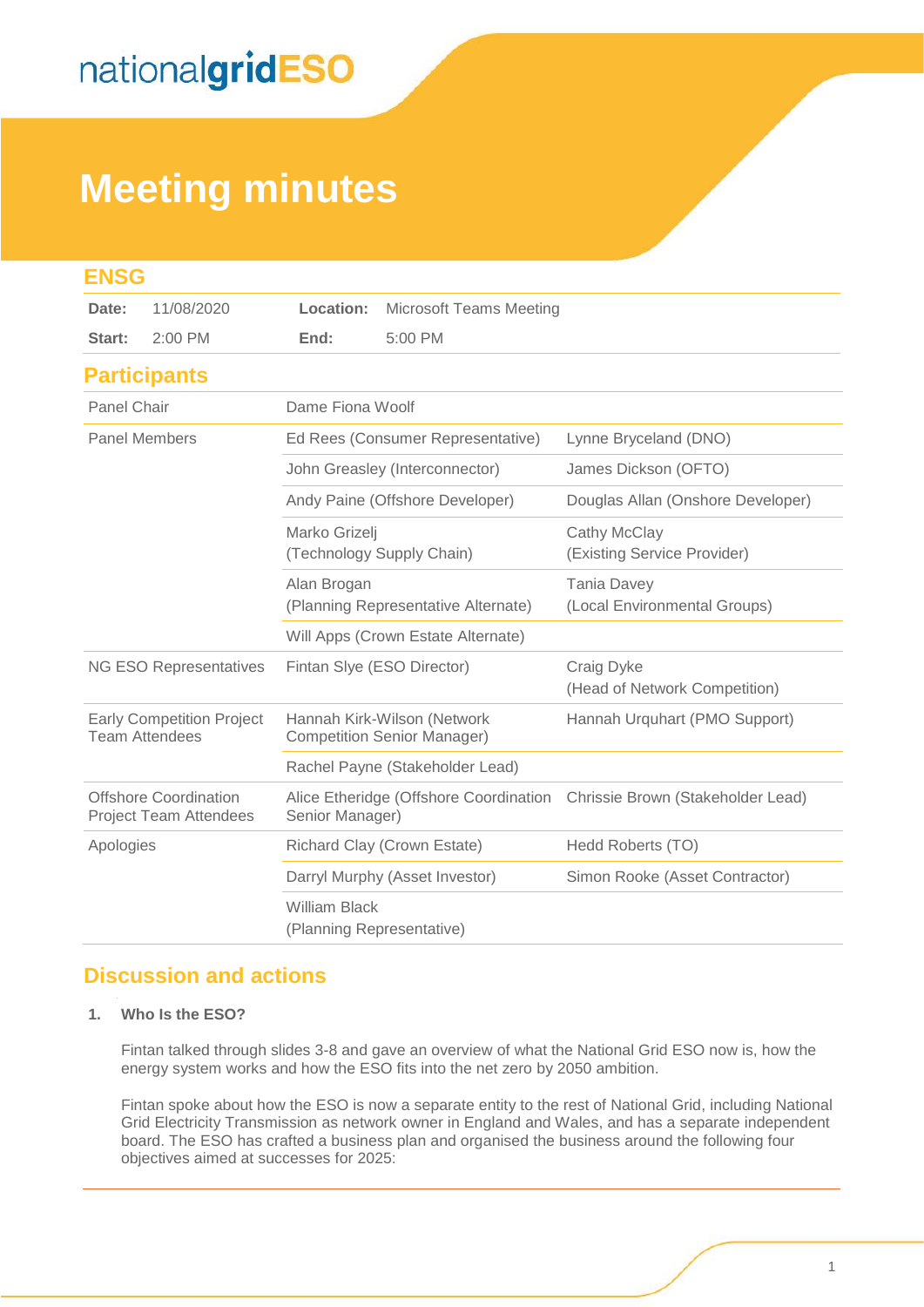### **ENSG meeting minutes**

## nationalgridESO

- **An electricity system that can operate carbon free** this aligns with consumer value and leads to maximum usage of renewables as and when available. The generation stack is expected be made up of nuclear, interconnectors, hydro, wind, solar, and pumped storage and be sufficient to meet demand.
- **A whole system strategy that supports net zero by 2050** the ESO does not want to make changes to the electricity system that do not support decarbonisation in the wider economy and the move to sustainable energy.
- **Competition everywhere** this means the ESO will advocate, support and implement competitive markets as the default solution to solve issues in both system operation and in networks. The ESO is also working to ensure the balancing markets are fostering a competitive market to ensure best outcome for end consumers.
- **The ESO is a trusted partner** The ESO knows that if they are to succeed in meeting the challenges of decarbonisation it must be done through effective engagement and bringing stakeholders along with them.

There are other stakeholder groups including the RIIO-2 Stakeholder Group (ERSG), the Technology Advisory Council (TAC), and the Engineering Advisory Council (EAC). Alongside these groups, this group, the Networks Stakeholder Group (ENSG), will look at Early Competition and Offshore Coordination projects, both of which are important to release the potential to save consumers money and to achieve the four objectives.

Marko commented that there seemed to be a lot of other groups and asked what their timescales were. Fiona said that ERSG has been going for some time now and there needs to be more discussion around the overlap with other groups and why ENSG has been formed.

#### **2. Introductions**

Fiona introduced herself and then invited each panel member to introduce themselves and talk about their background and expertise.

Fiona requested that each panel member send their bios to Alice M if they haven't already. This will then be circulated to all panel members once complete. Fiona asked if members would like to be added to the distribution list to get updates for the Early Competition and Offshore Coordination projects. They agreed that this would be useful but anyone who does not want to receive the updates is welcome to let Alice M know.

#### **3. Early Competition Project Overview**

Hannah K-W spoke through slides 10-20 to give a background of the Early Competition project, explain what the ask from OFGEM is, what stage the project was at and what the timescales are for the project.

OFGEM has taken the lead on late competition, which means competition once the design has been consented; the ESO is looking at early and very early competition. Design only is not in scope of this project as it is being taken forward as part of the innovation competition under RIIO2.

Fiona asked what the difference was between early competition and very early competition. Hannah explained that for very early competition, 'identify potential solution' and 'identify indicative solution' stages of the project are in scope, whereas early competition starts at the initial design stage.

Hannah explained that the scope of the project was to deliver consumer value by introducing more competition in network planning and construction. Currently, only the three incumbent TOs can build or provide solutions with the current legislation, but if competition is introduced it will mean savings across the whole project life cycle, more innovation and potentially more investment in low carbon.

Stage 1 of the project was to explore a range of models at a high level to decide which options to review further. Stage 2 was focussed on a more detailed development of the options and stakeholder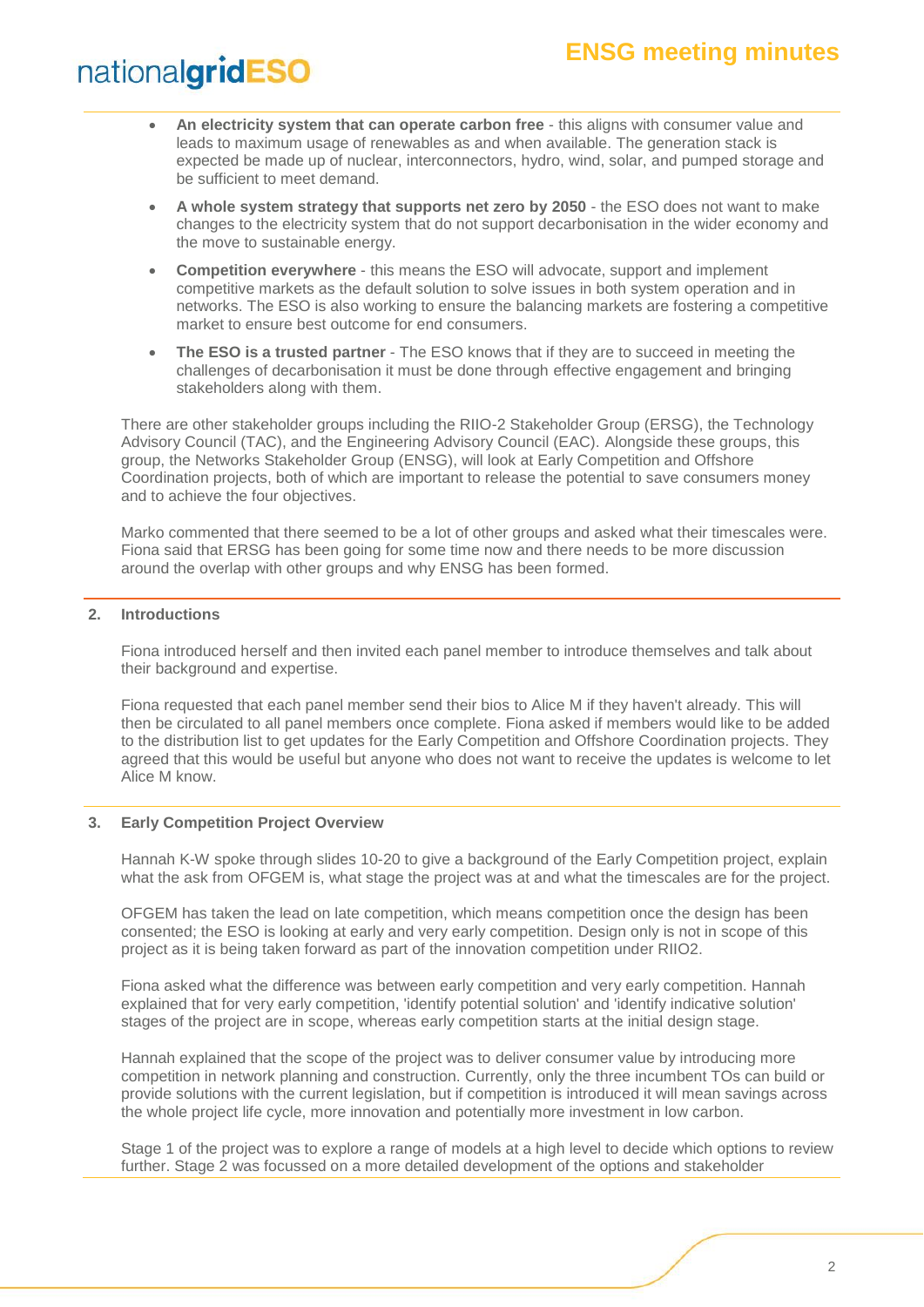engagement. The ESO has run many workshops, which were well attended, and webinars to give stakeholders opportunity to give feedback and make clarifications. The consultation for stage 2 is currently live to seek stakeholder views and closes on Friday14th August. There will be more interactive workshops in September to gather opinions and further develop the early competition model. The workshops will cover roles in early competition, operational incentives, risk allocation and postpreliminary works cost assessment, industry codes insights, indicative solution identification process, provisions of network information and potential ESO roles in distribution early competition.

Stage 3 will be focussed on implementation, considering what framework changes are required and what capabilities need to be developed. The ESO is also considering what its role could be in introducing competition at distribution level. There will be a consultation in late November to bring all elements together before reporting to OFGEM in February 2021

James raised a question about what might cause a project to not be suitable for early competition. Hannah said that the level of uncertainty may mean it does not meet criteria, so there may need to have a few iterations of the NOA process before it becomes more certain. It also may not meet the criteria if it is an urgent project or is further along in development. It has also been set out in the latest consultation where early competition may need to be abandoned part way through. In any of these cases it may be considered as part of the late competition model.

James then asked if any of the options can progress without a legislation change. Hannah replied that the early competition can currently run without a legislation change but there are limits on who can be involved. OFGEM has considered competition between the three onshore TOs.

Fiona mentioned that her experience of this in other countries showed there is a nervousness from the TOs with reticulated/mesh systems of third parties owning and operating transmission assets as causation and liability are difficult to prove if there is an incident and something goes wrong. Hannah said this issue has been raised and there is a need to ensure assurance of technical quality and ensure frameworks can provide clarity of what additional requirements there may be to ensure assets meet the right standard.

Will asked what the overlap is with offshore coordination. Hannah replied that there will be a need to deliver onshore services, assets and reinforcements for offshore coordination and connection works. It would be beneficial to introduce competition to ensure these are delivered at least cost and for long term sustainability.

Fiona asked if there was an expectation for the group to review the phase 2 consultation and feed into it. Hannah confirmed that as it was going to close on Friday it was too short notice to expect the group members to review it. There is a hope that organisations in the sectors of groups represented at ENSG would have already reviewed the consultation and replied. In a future meeting, the feedback received will be presented back and ENSG is to hold the ESO to account on how they take the feedback forward and ensure the ESO are allowing all stakeholders to be involved and not unfairly prioritising one group over another.

Fiona confirmed that a report will need to be created and Hannah said this was because OFGEM has agreed to form the ENSG as part of the project governance and are expecting a report detailing ENSG views on how the ESO has listened and responded to feedback. Will asked who will be authoring the report and Alice M confirmed she would be writing successive drafts of the report for the group to review.

#### **4. Offshore Coordination Project Overview**

Alice E spoke through slide 23 - 39 to give an overview of the Offshore Coordination project and said that Offshore Coordination is at an earlier stage than Early Competition.

The reason the ESO is looking at Offshore Coordination is that it is important for the net zero by 2050 ambition. As part of this there is an ambition to have 75-100MMW of offshore wind by 2050; there is 10MW currently. The government has set out the plan to have 40GW by 2030 in their manifesto which is a significant Increase over the next 10 years. The current regime does not support this and cannot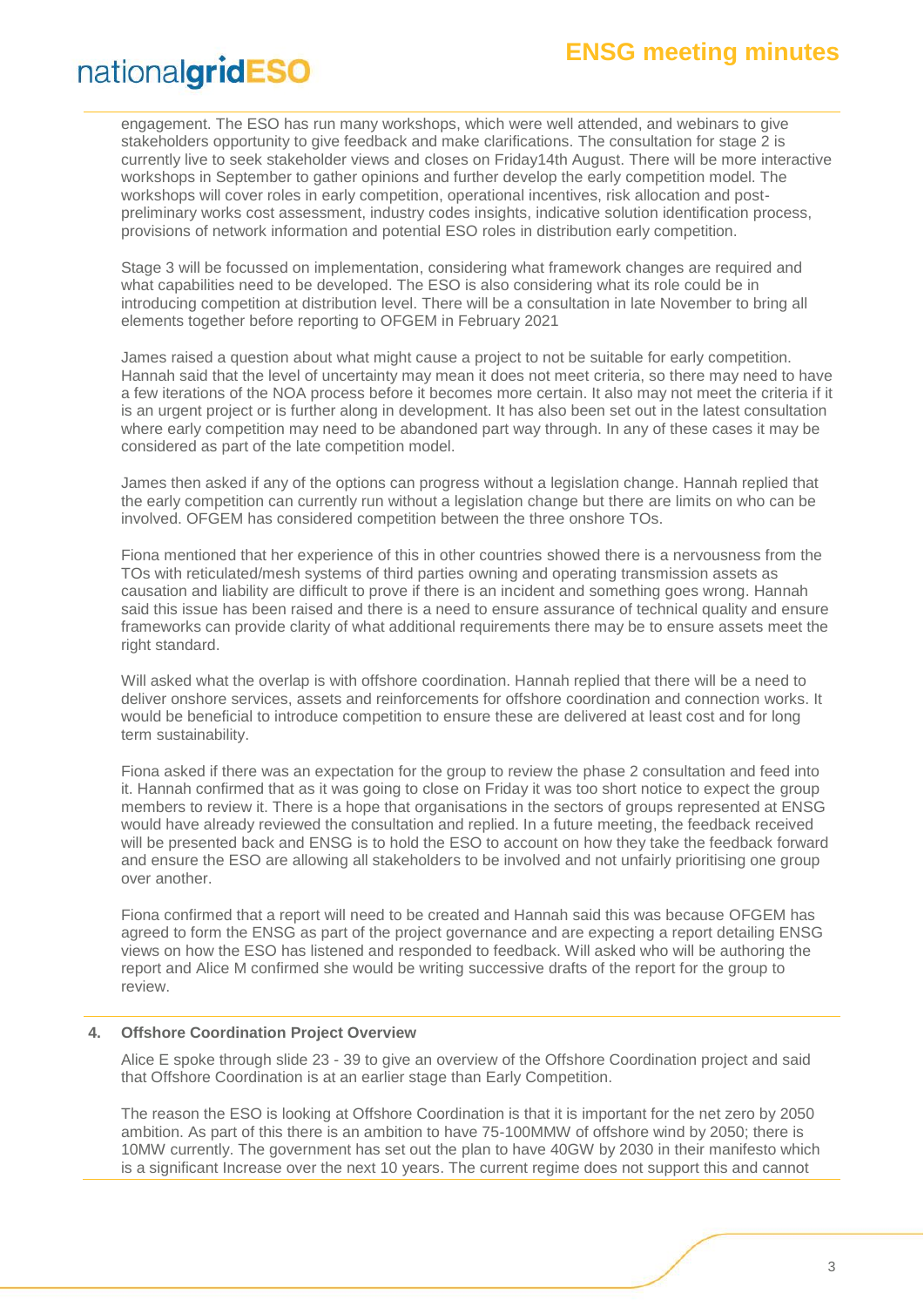deliver it at least cost for consumers. Offshore wind farms currently connect individually which is Inefficient from a number of perspectives and has adverse impacts on local communities and the environment, so the ESO is considering how offshore wind farms can be connected more efficiently whilst reducing their adverse impacts.

The project is currently in phase 1 where it is looking at design options. There are four work streams as part of phase 1: technology readiness, offshore conceptual design, review of connections process and a review of existing work.

There will be a thorough review of existing work and the findings will be published. The project will also be considering changes to processes and commercial frameworks. The CBA (Cost Benefit Analysis) is being pulled together but the date has been pushed out to late September to ensure there is enough time given to understand all the findings and reports from consultants and ensure messaging is correct. There will be a webinar to support the report and workshops to discuss the consultation.

Andy asked how the project interacts with the BEIS OTNR review and for a clarification of who is doing what. Alice E explained that the Offshore Coordination work stream is within the BEIS work stream and will go through the BEIS governance structures. Alice also wanted to flag that there is a marker in the BEIS project for the Offshore Coordination phase 2 but there needs to be further discussions about funding and how it will fit in with the BEIS overarching aim.

Andy then asked if BEIS is aware of ENSG. Alice E said that is has been mentioned to them, but it has been discussed more with OFGEM. There is a need for further conversations with BEIS. Alice E also confirmed that as ENSG is to review the ESO part of the project rather than the overarching BEIS projects, there is no requirement for a formal report but there is still value to get the ENSG views.

Marko commented that there is a lot of similar work going on in the EU and Republic of Ireland currently and there is likely to be some overlap. Alice E confirmed the ESO will be looking at what is happening in Europe as part of phase 2. Andy added that he has been Involved In some of the European work considering hybrid grids and that it is important that the ESO project links to the wider European work. Alice said that in the first phase of the project, where appropriate, they have considered other work across Europe, China and Taiwan.

Tania said that it is positive that the impact on coastal communities is being taken into consideration, but the environmental impact also needs to be considered. Alice E confirmed that it has been considered separately in the report. Fiona highlighted that it is important that environment impacts are considered separately because local communities have a variety of different interests and that it can be difficult to capture input from communities. It Is particularly difficult in relation to communities that are not currently impacted but may be in the future. Tania suggested that Natural England should be approached to provide a member of the Group.

Ed asked how the FES (Future Energy Scenarios) is being taken into consideration. Alice E confirmed that the 2020 FES 'leading the way' scenario has been used as an input.

Will commented that there is a need for scale up and increasing pace, as it will be a challenge for us all to deliver the ambition for 2030.

#### **5. Purpose of group and method of working**

Fiona spoke through slides 40 - 47 about what the purpose of the group is and what the expectations were of group members.

OFGEM will use the group to ensure project outputs represent industry, stakeholder and consumer views. The group needs to ensure customer is at the forefront of what the group does. The group also needs to hold the ESO to account and ensure they are listening to stakeholder views fairly.

Fiona requested that any reading materials are distributed to the group with enough time to read and digest them and not to be sent in bulk, but as and when they are available.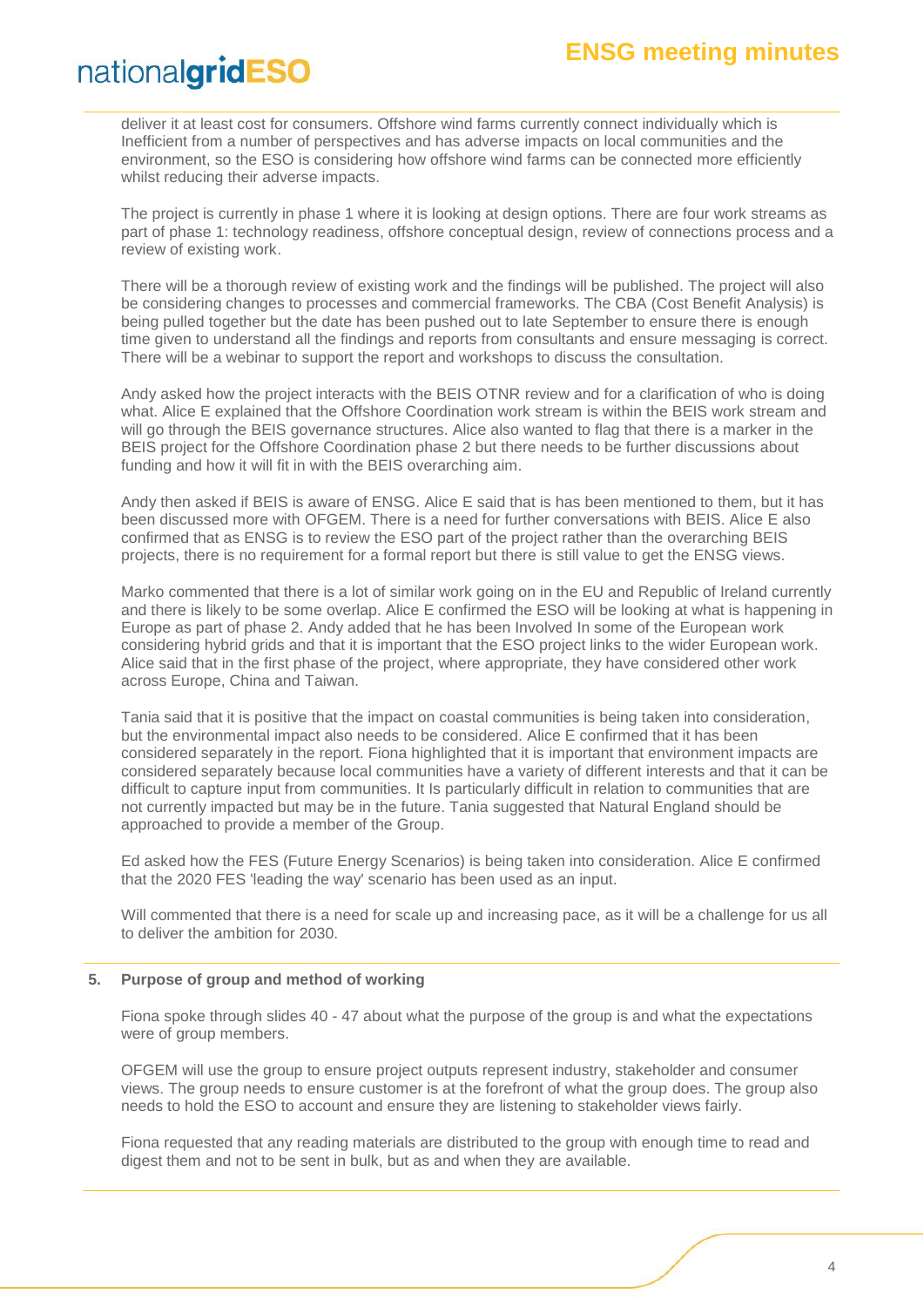Fiona also commented that it is up to the group to ensure it has good representation and questioned if the group had enough local community representation and if the group needed planning representation for England as well as Scotland. Hannah KW replied that they are still looking for these representatives and needed to chase. Fiona thought that it might be necessary to reconsider the Local Government Association as an option.

Andy stated that it is difficult to engage local communities. He gave an example of engagement with Galloway where they tried to engage with 6 communities but only those significantly impacted engaged and nobody wanted lines near them. Ed added that views needed to be weighted at a local, regional and national level and taking into consideration how well positioned they are to provide an informed response. Will recommended that either Norfolk and Suffolk County Council could be invited, and Andy agreed as it is a region that is informed on the impact of integrated grids. Andy also questioned whether the group wanted to engage very widely for the purpose of challenging the ESO as the group could become too big and not effective.

Fiona said each member is being asked to represent their sector rather than their organisations and it would be important to monitor potential conflicts of interest. Members are expected to read minutes to ensure all views have been captured correctly. The minutes will be circulated within a week unless stated otherwise and will be used to produce a report for Early Competition. As the chair, Fiona will be seeing what level of consensus the group has on different topics and there may be interim discussions to ensure the right effort has been made. It will be helpful for the ESO, OFGEM and BEIS If the group can show as much true consensus on different topics as possible (but also demonstrating that all stakeholder interests have been taken into account). Fiona as the chair will also feed into ERSG.

Andy commented that clear focussed directions would be useful. Fiona confirmed this will be given and a draft programme will be created covering the ground to be covered for each meeting for the group to approve.

John asked if the group is to comment on the process or the detail of the proposal. Fiona replied that the group will do both using the expertise in the group. Marko commented that the proposals will be published and ESO are holding a number of stakeholder events so process may need to be challenged more as it is not as public.

Fiona requested that members are open minded, that they bring ideas and ask questions. Closed sessions can be held but she hoped that this would rarely occur. She also hoped that there would rarely be a need for confidentiality at ENSG. The ESO team might be nervous about tentative proposals or ideas in meeting papers being circulated before the group has had a chance to discuss them. Douglas asked if information from the group can be shared with others in their sector to get views in advance of meetings. Fiona confirmed they could but if the information is not published yet then the others need to be asked to keep it confidential. Hannah KW said sensitivity of materials can be given or marked and most of the material will be made public eventually.

Cathy questioned whether Chatham House Rules should apply. As members are representing sectors they should be comfortable with having their remarks attributed to them. She had adopted a policy of not saying things in private that she would not say in public. Fiona agreed and said that members will be quoted unless a member states in the meeting that they would not like something to be quoted. Marko said that there could be topics discussed that are commercially sensitive so they should not be made public. Fiona said that these could be identified, and that confidentiality could be preserved to enable Informative or evidence-based discussion to take place. Hannah KW confirmed that there is a plan to publish all minutes to ensure transparency.

Fiona discussed the Terms of Reference and highlighted that there were quorum requirements where there needs to be a minimum of 7 attendees for the meeting to continue and alternates are allowed, but they need to be kept well informed. The final draft would be circulated for approval. Marko asked how the meeting dates will be selected. Fiona said weeks for the meetings to take place have been identified and Alice M will contact group members to agree the dates and then circulate a draft plan for the content of the meetings. John asked if the Terms of Reference can be shared externally and Fiona confirmed that they can be.